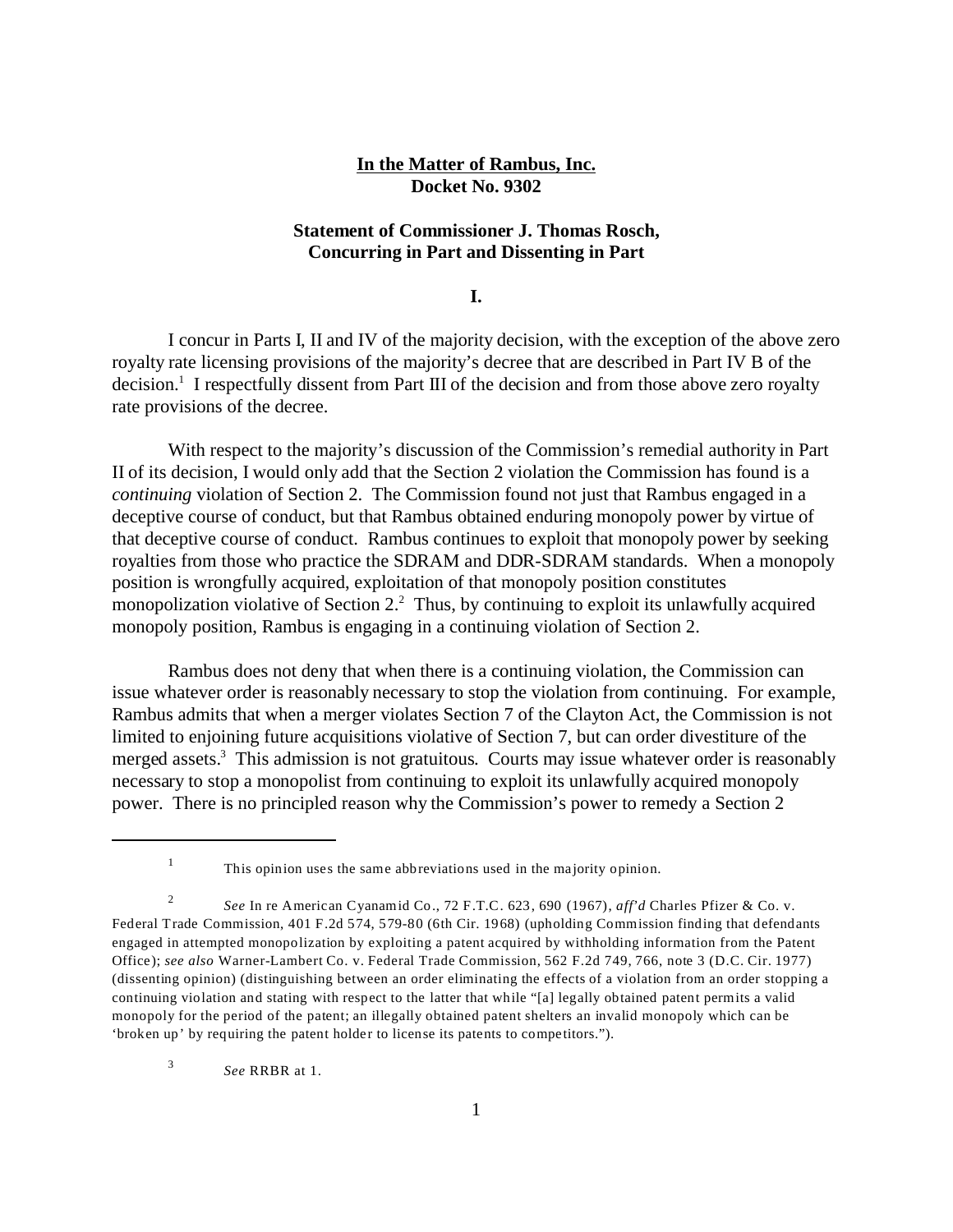violation should be more cramped than the remedial authority of a district court to deal with such a continuing violation.

I agree with the majority's discussion in Part II B of the legal principles governing the Commission's authority to order royalty free licensing. Specifically, I acknowledge that there are significant limiting principles on the Commission's power to require royalty-free licensing. First, as the majority states, that remedy cannot go beyond what is reasonably necessary to stop a continuing violation of Section 2 and/or to terminate the ill effects of the violation.<sup>4</sup> That means in this case that the Commission must conclude on the basis of the record that in the "but for world"  $-i.e.,$  the world that would have existed had Rambus not engaged in its deceptive course of conduct – Rambus would not have obtained any royalties. The parties agree on this limiting principle.<sup>5</sup>

Second, as the majority says, there is a spectrum of remedies with controls on conduct at one end and structural measures such as divestiture at the other end. The Commission should impose an order based on the record which is as close to the "conduct" end of the spectrum as possible so long as that remedy will insure that Rambus cannot continue to exercise its monopoly power and/or retain the fruits of its violation. That means that, having determined what the "but for world" would have looked like, the Commission must consider whether there is a more "conduct-like" remedy than royalty-free licensing which will reflect the conditions of the "but for world."

Third, the majority is correct in asserting that there must be "special proof" of the need for that remedy. Rambus is also correct that Complaint Counsel bears the burden of proving what the "but for world" would have looked like.<sup>6</sup> Rambus's counsel conceded at oral argument that it is unclear what proof would suffice.<sup>7</sup> Areeda and Hovenkamp state that where the relief sought is necessary "to eradicate all the consequences of the act, … any plausible doubts should be resolved against the monopolist."<sup>8</sup> That said, however, I agree that there must be strong proof

<sup>4</sup> *See* Ford Motor Co. v. United States, 405 U.S. 562, 573 n. 8 (1972); Reynolds Metals Co. v. Federal Trade Commission, 309 F.2d 223, 231 (D.C. Cir. 1962).

<sup>5</sup> *See* CCBR at 1; RBR at 6; RRBR at 1.

<sup>6</sup> *See* 16 C.F.R. §3.43 (a).

<sup>7</sup> Oral Argument before the Commission on the Issue of Remedy (Nov. 15, 2006), at 70-71.

<sup>8</sup> AREEDA & HOVENKAMP, ANTITRUST LAW  $\sqrt{653(f)}$ , at 104 (2002).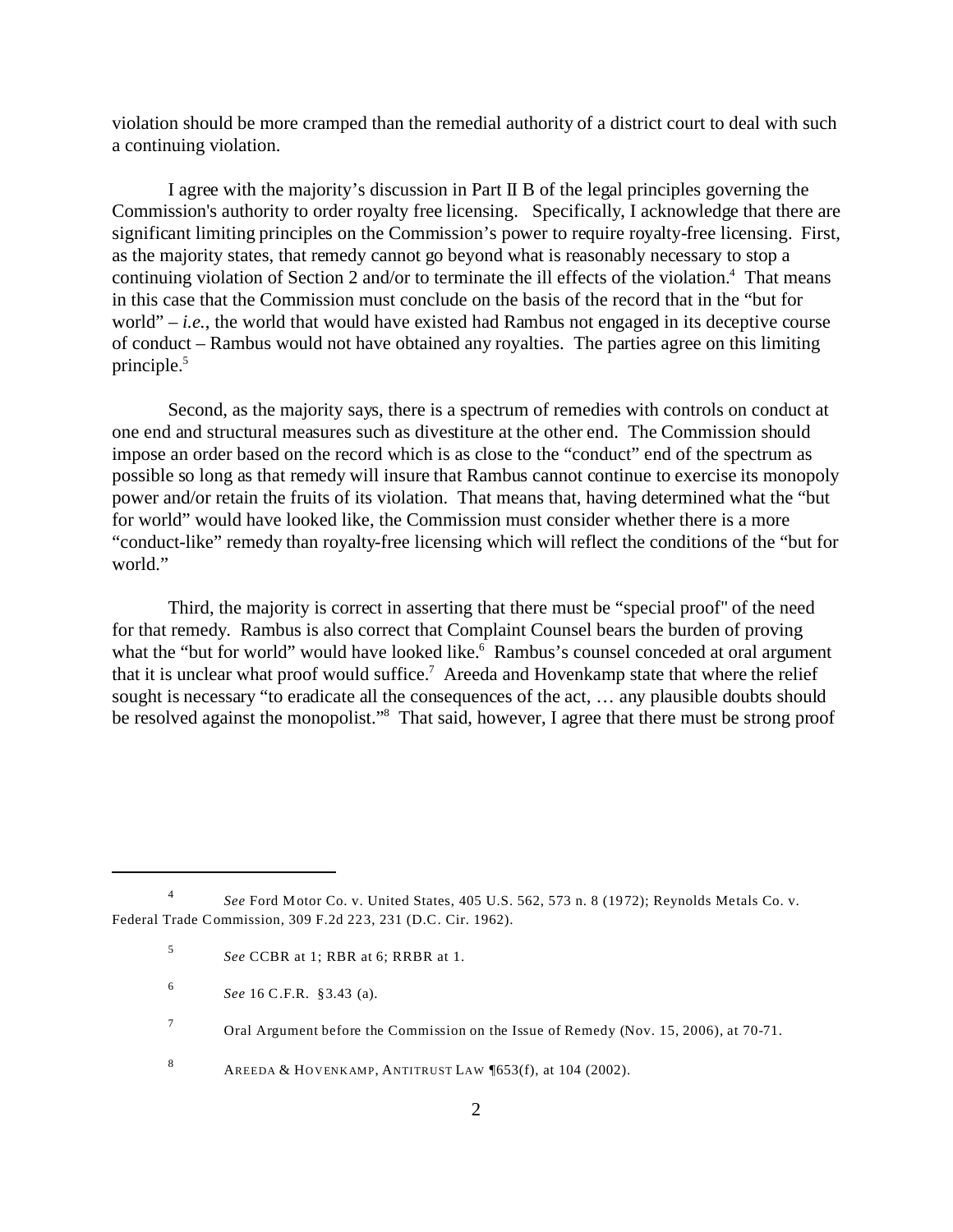that Rambus would not have reaped royalties in the "but for world" in order to support royaltyfree licensing, and that proof must substantially outweigh the evidence of the "but for world" proffered by Rambus.<sup>9</sup>

# **II.**

## **A.**

To begin with, it bears emphasis that the parties have stipulated to three points related to the appropriate remedy.<sup>10</sup> First, assuming the Commission's remedial authority extends beyond entry of an order requiring Rambus to cease and desist engaging in deceptive conduct, the Commission must seek to restore conditions to those that would have existed in the "but for world." Second, the remedy should address only patents with respect to JEDEC-compliant products. Third, the Commission should adopt a remedy expeditiously and based on the existing record. The third stipulation is especially important here, reinforcing the Commission's obligation to insure that the remedy adopted is firmly grounded in the record. Based on the record before the Commission in this case, I would issue a royalty-free decree more limited in scope than that sought by Complaint Counsel, ordering Rambus to license its technologies royalty free to those practicing JEDEC's SDRAM and DDR SDRAM standards. I therefore respectfully dissent from the majority's decree in that respect.

### **B.**

Rambus insists that the fact that JEDEC adopted standards incorporating its four patented technologies establishes that JEDEC and its members preferred those technologies over alternatives and that this preference would have enabled Rambus to obtain substantial royalties in the "but for world."<sup>11</sup> Complaint Counsel, on the other hand, insist that the Commission has already found that but for Rambus's deceptive course of conduct, JEDEC would have selected unpatented technologies over Rambus's patented technologies.<sup>12</sup> Both sides overstate the record and the Commission's earlier findings.

Rambus's argument that JEDEC and its members would have selected its technologies even if they were fully informed about Rambus's patents and patent applications is not supported

<sup>9</sup> The majority expresses itself somewhat differently, concluding that "Complaint Counsel must show that this form of relief is necessary to restore competitive conditions that would have prevailed absent Rambus's misconduct." Majority Opinion at 10. I do not discern any daylight between our views in this respect. Under both formulations, Complaint Counsel must bear the ultimate burden of proving that the compulsory licensing remedy they seek is needed to restore the conditions that would have existed but for Rambus's misconduct.

<sup>10</sup> *See* RRBR at 1, CCBR at 1, 23-24.

<sup>11</sup> *See* RBR at 3-4, 8, 22; RRBR at 9-10.

<sup>12</sup> *See* CCBR at 4-5.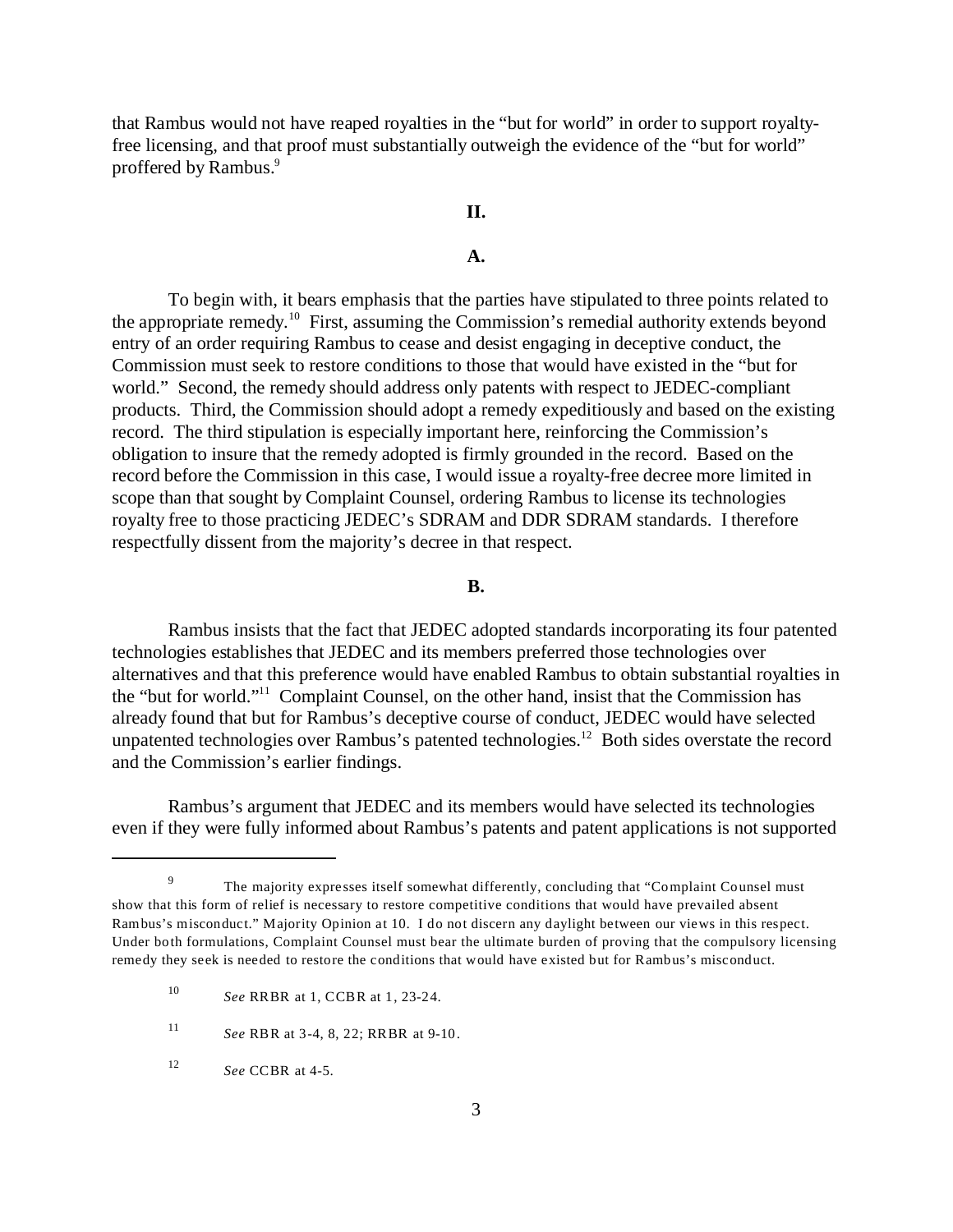by the fact that they did so when they were *not* informed about those patents and patent applications. On the other hand, Complaint Counsel are wrong in asserting that the Commission has already concluded that a fully informed JEDEC and its members would not have incorporated the patented technologies in the standards. The Commission has, to be sure, concluded that Rambus failed to establish that the costs of alternatives exceeded the costs of Rambus's patented technologies, but in that analysis the Commission included as a portion of Rambus's costs the royalties Rambus has been demanding.<sup>13</sup> The Commission did not hold that a fully-informed JEDEC would have adopted the alternatives if Rambus's technologies were demonstrably superior to them on a net cost/performance basis. Thus, I reject both of these contentions.

### **C.**

However, there is strong evidence in the record that if JEDEC had been aware of the potential scope of Rambus's patent portfolio, it would have adopted standards that would have avoided Rambus's patents. JEDEC's rules, the expectations of its membership, and the market's concerns with costs generally and the cost of Rambus's technologies in particular all strongly support a finding that a fully informed JEDEC would have adopted standards that did not read on Rambus's patents.

JEDEC's written policies reflected deep concern with incorporating patented technologies into standards.<sup>14</sup> Those concerns were echoed by JEDEC's members who repeatedly testified about their opposition to incorporating patents into JEDEC standards.<sup>15</sup> The record demonstrates that the consensus needed to adopt Rambus's patented technologies could not have

<sup>13</sup> *See* Op. at 95-96.

<sup>14</sup> *See* CX 207a at 8 (1990 EIA Style Manual that governed standards issued by JEDEC [one of EIA's units], stated that JEDEC should "[a]void requirements in EIA standards that call for the exclusive use of a patented item or process"); CX 208 at 19 (1993 JEDEC Manual of Organization stated that "committees should ensure that no program of standardization shall refer to a product on which there is a known patent unless all of the relevant technical information covered by the patent is known"); JX 53 at 11 (1993 EIA Manual stated that "[r]equirements in EIA Standards which call for the use of patented items should be avoided"); *see also* JX 5 at 4 (JEDEC minutes stated, "If it is known that a company has a patent on a proposal then the Committee will be reluctant to approve it as a standard."); J. Kelly, Tr. 2073-2074 ("JEDEC, however, is concerned and I said before that JEDEC and EIA do not have a preference for including intellectual property in standards because of the fact that there may be a royalty that may increase the cost. The goal is always to try to produce a standard which is going to gain marketplace acceptance, and if the cost of the product is going to -- is likely to be increased by intellectual property, that's a general concern. That doesn't go to the licensing terms, however. That goes to the basic question of whether to include the IP at all or not.").

<sup>15</sup> *See* Bechtelsheim, Tr. 5813-14; *see also* Sussman, Tr. 1417 (Sanyo's JEDEC representative testified, "If I understood that there was IP on the programmable, I would have voted – changed my direction and voted to take the fixed one."); G. Kelley, Tr. 2576 (IBM's JEDEC representative noting that "[p]atent issues are a concern on every JEDEC proposal" and that when a technology was considered for the first time "it was especially valuable to have the consideration of patents so that we could possibly avoid them").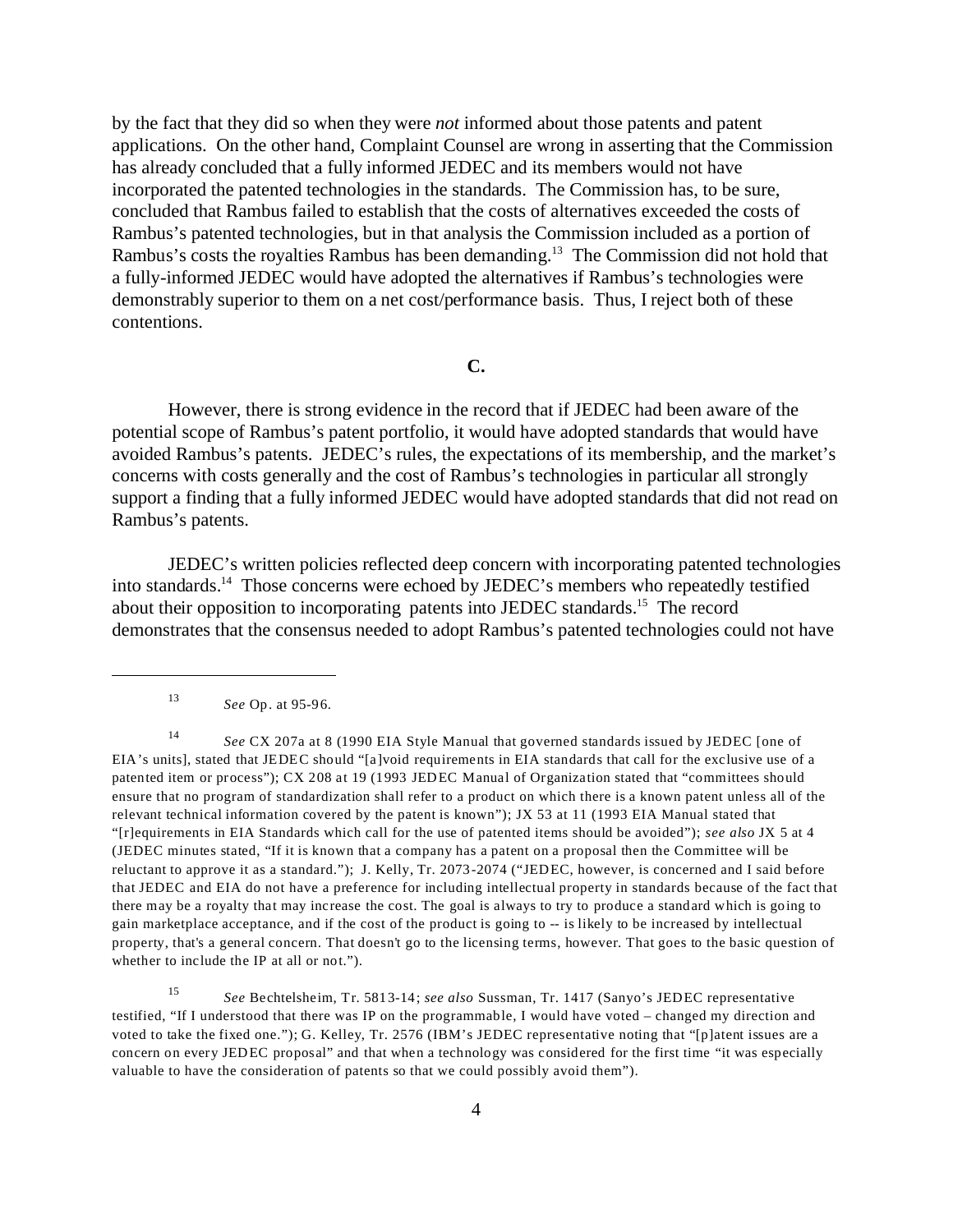been achieved because some of JEDEC's most powerful members (*e.g.,* Sun Microsystems) were especially loathe to adopt patented technologies.

The record also demonstrates that JEDEC's membership was particularly concerned with incorporating technologies into JEDEC's standards that could potentially read on Rambus's patents. JEDEC members testified that if they had known of Rambus's patents and patent applications at the time, they would not have voted to incorporate those technologies into the standard.<sup>16</sup> That testimony is consistent with the real world behavior of JEDEC and its membership. For example, several members objected to a proposal for the DDR SDRAM standard because they were concerned that it might be covered by Rambus's '703 patent – the one patent that Rambus had disclosed while it was a member of JEDEC.<sup>17</sup> JEDEC immediately dropped the proposal and turned to consideration of technologies that it believed avoided Rambus's patent.<sup>18</sup> Another example was the reaction of the marketplace to Rambus's proprietary DRAM standard – RDRAM. Rambus failed in its efforts to position RDRAM as the de facto market standard, at least in part, because the DRAM manufacturers' concerns about cost led them to adopt standards that they believed were not proprietary.<sup>19</sup>

Rambus tried to rebut this evidence by pointing to evidence that JEDEC sometimes adopted patented technologies into its standards after it received RAND assurances.<sup>20</sup> However,

<sup>16</sup> *See, e.g.*, Landgraf, Tr. 1714 (HP's JEDEC representative testified that if Rambus had disclosed its patent applications, and "[i]f we knew in advance that they were not going to comply with the JEDEC patent policy, we would have voted against it"); Lee, Tr. 6686, 6717 (Micron's JEDEC representative testified that knowledge of Rambus's patent applications would have caused Micron to oppose on-chip PLL/DLL and dual-edge clocking).

<sup>17</sup> *See* JX 36 at 7; Lee, Tr. 6695-96 ("Many other people in the room also objected. There was a variety of comments from quite a few people from the committee who were -- strongly objected to the consideration of this proposal for the standard").

<sup>18</sup> *See* Rhoden, Tr. 527-28; CX 368 at 2 (Micron presentation to JEDEC proposing an alternative standard to avoid Rambus's technology noted that "[l]oop-back strobe could have intellectual property problems"). Rambus would have the Commission ignore JEDEC's rejection of its patented technology because it occurred after Rambus left JEDEC. Rambus argued that at that point JEDEC could not seek or enforce a RAND commitment from Rambus. There is nothing in the record to suggest that JEDEC could seek or enforce a RAND commitment only from its members.

<sup>19</sup> *See* CX 961 at 1 (September 1997 Intel e-mail to Rambus CEO Tate stating the concern that, for at least the low end of the market, "absolute cost is the critical factor" and alternatives "need not be equivalent performance," and warning that, upon analyzing the royalty obligations attached to RDRAM, the industry would develop alternatives); RX 1482 at 12.

<sup>20</sup> *See* JX 1 at 6 (DEC's patented technology was incorporated into the SDRAM standard after DEC agreed in writing to a 1% royalty); JX 13 at 9, 136 and CX 54 at 8 (Motorola's patented technology was incorporated into the standard after it agreed to RAND terms); JX 19 at 12, 28 (JEDEC adopted a standard that could incorporate a Texas Instruments patent. Several members had voiced concerns but those concerns were assuaged after Texas Instruments wrote that "a review of TI's patent makes clear that, while the TI patent presents advantages in making Quad CAS memories, it is not essential."); CX 400 at 2 (JEDEC adopted a standard that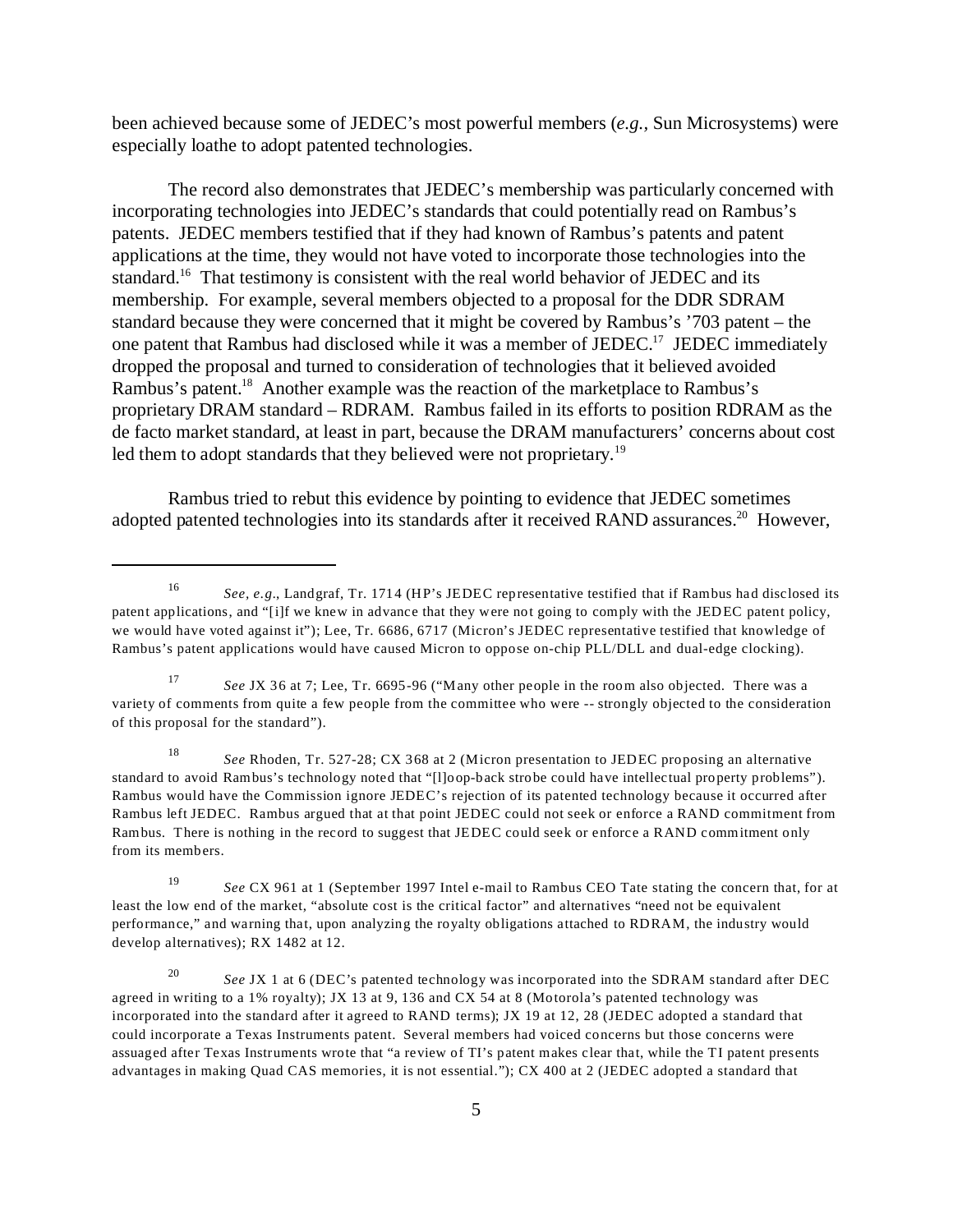in all but one instance (Mosaid, whose patents were not essential to the standard), the evidence shows that the holders of those patents were, unlike Rambus, manufacturers, and that JEDEC viewed manufacturers differently from non-manufacturers, believing that the former had incentives to cross-license their technology for *de minimis* or no royalties.<sup>21</sup> Thus, it does not follow that because JEDEC was willing to adopt the technologies of those manufacturer patent holders it would have been willing to do so in Rambus's case.

It is also suggested that the testimony of JEDEC members should not be credited because their testimony is, *inter alia*, "necessarily speculative even if sincere."<sup>22</sup> However, in the context of mergers the Commission has embraced unimpeached customer testimony as powerful evidence of the "but for world."<sup>23</sup> Where, as here, customer testimony is not only given under oath but is supported by the actions of the customers before the controversy has arisen, and is otherwise unimpeached, there is no reason not to credit it. Although it is also said that the testimony of JEDEC's members is contrary to their agreement "to incorporate patented technologies into the SSO's standard in several instances," that is not supported by the record respecting the actions of JEDEC's members where Rambus or companies like Rambus that were pure inventors (as contrasted with manufacturers) were involved.<sup>24</sup>

In short, the record seems to me strongly to support the conclusion that in the "but for world" JEDEC and its principal stakeholders (the DRAM manufacturers), if fully informed about Rambus's patents and pending patents, would not have incorporated Rambus's technologies in the SDRAM and DDR SDRAM standards. In a world with alternative technologies, which was the real world here,<sup>25</sup> Rambus would not be in a position to collect royalties from those practicing those standards. That conclusion in turn would support a decree requiring Rambus to license on a

incorporated Mosaid's patent after Mosaid stated that it would license its technology on RAND terms); Sussman Tr. 1423-1424 (Mosaid also stated that its patent applied only to particular implementations of the technology and consequently "you can design around it").

<sup>21</sup> *See* Lee, Tr. 6717 ("We have a responsibility in JEDEC to try to avoid the use of patents whenever possible in creating a standard, and also our company has a similar policy, as we try to avoid the use of patents whenever possible. Particularly I'd have to say in the case where Rambus is not a manufacturer, it wouldn't have even been a situation where we could have cross-licensed. So, we would have been strongly opposed [to using the technology in the standard]."); G. Kelley, Tr. 2640-41 ("I believe that IBM was concerned, . . . with licensing the royalties for companies that it was not cross-licensed with."); *see also* McAfee, Tr. 7493-94.

<sup>22</sup> *See* Majority Opinion at 16.

<sup>23</sup> *See* Deborah Platt Majoras, Chairman Federal Trade Comm'n, "Recent Actions at the Federal Trade Commission," Remarks Before the Dallas Bar Association's Antitrust and Trade Regulation Section at 2 n. 4 (January 18, 2005) available at <http://www.ftc.gov/speeches/majoras/050126recentactions.pdf>.

<sup>24</sup> *See* Majority Opinion at 16.

<sup>25</sup> *See* Op. at 76 (discussing the presence of alternative technologies at the time JEDEC made its standard decisions).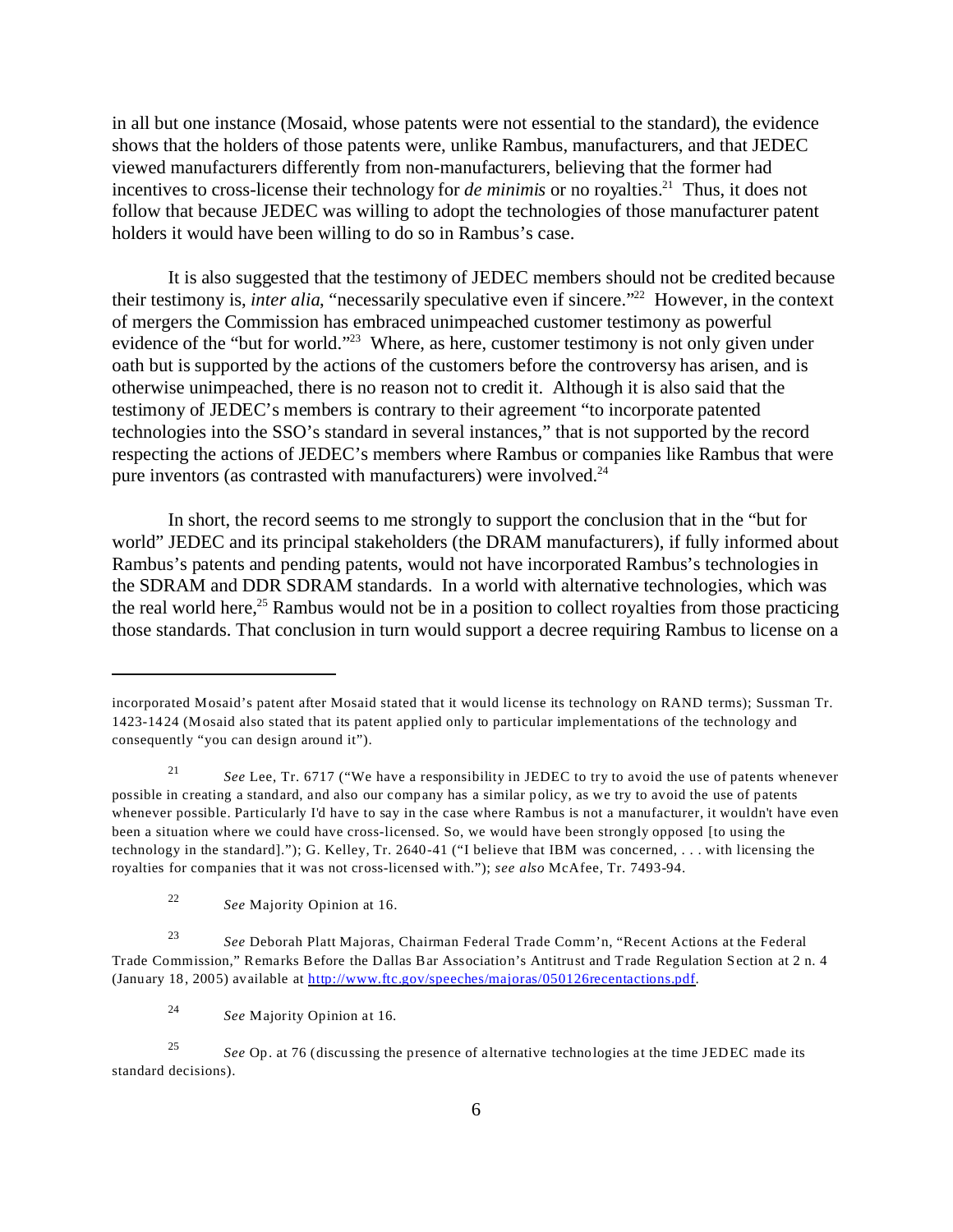royalty-free basis the patents that were not disclosed to those practicing the SDRAM and DDR SDRAM standards.

#### **D.**

It also seems to me that on this record there is no remedy which comports with the "but for world" but which, at the same time, is closer to the "conduct" end of the remedy spectrum than is the limited compulsory licensing remedy I would adopt. Rambus claims otherwise, contending that the evidence respecting the "but for world" described above is outweighed by evidence of a "but for world" in which Rambus and a fully informed JEDEC and its members would have agreed to licenses of Rambus's patents at royalty rates above zero. I do not agree.

Specifically, Rambus argued that, at a minimum, in the "but for world" it would be able to collect a 2.5% royalty from those practicing JEDEC's SDRAM and DDR SDRAM standards.<sup>26</sup> Rambus's claims about the "but for world" are threefold. First, Rambus asserts that if it had disclosed its potential patent portfolio, JEDEC would have requested a RAND commitment from Rambus (a commitment to license its technology on reasonable and nondiscriminatory terms), and Rambus would have obliged.<sup>27</sup> To be sure, JEDEC policies permitted (but did not require) JEDEC to incorporate patented technologies into its standards when RAND commitments were given.<sup>28</sup> However, the record shows that Rambus was strongly opposed to RAND terms because they were contrary to its business model.<sup>29</sup> There is also evidence that on at least two occasions, Rambus made it clear that it would not commit to RAND terms in the standard setting context.<sup>30</sup>

<sup>26</sup> *See* RBR at 3-4.

<sup>28</sup> *See* CX 208 at 27 (1993 JEDEC Manual of Organization and Procedure states that "[s]tandards that call for use of a patented item or process may not be considered by a JEDEC committee unless all of the relevant technical information covered by the patent or pending patent is known to the committee, subcommittee, or working group," and the patent holder submits written assurance that it will license without charge or under "reasonable terms and conditions that are demonstrably free of any unfair discrimination"); *see also* J. Kelly, Tr. 1885-86; CX 208 at 19 (noting that "the word 'patented' also includes items and processes for which a patent has been applied and may be pending"); CX 203a at 11 (1981 EIA Manual); CX 207a at 8 (1990 EIA Manual) (1990); JX 55 at 28 (1995EIA Manual).

<sup>29</sup> *See* CX 873 ("Rambus Inc. cannot agree to the terms of the JEDEC patent [licensing] policy"); CX 874 ("the patent [licensing] policy of JEDEC does not comport with our business model"); CX 888 ("Rambus plans to continue to license its proprietary technology on terms that are consistent with the business plan of Rambus, and those terms may not be consistent with the terms set by standards bodies, including JEDEC"); Diepenbrock, Tr. 6228-29 ("RAND terms [were] inconsistent with Rambus's existing business practices").

<sup>30</sup> Rambus's June 17, 1996 letter resigning from JEDEC stated that "Rambus plans to continue to license its proprietary technology on terms that are consistent with the business plan of Rambus." CX 887; *see* CX 3129 at 488-489 (Vincent). The IEEE, another SSO working on DRAM, sought to get a RAND commitment from

<sup>27</sup> *See* RBR at 10-11; RRBR at 9-10.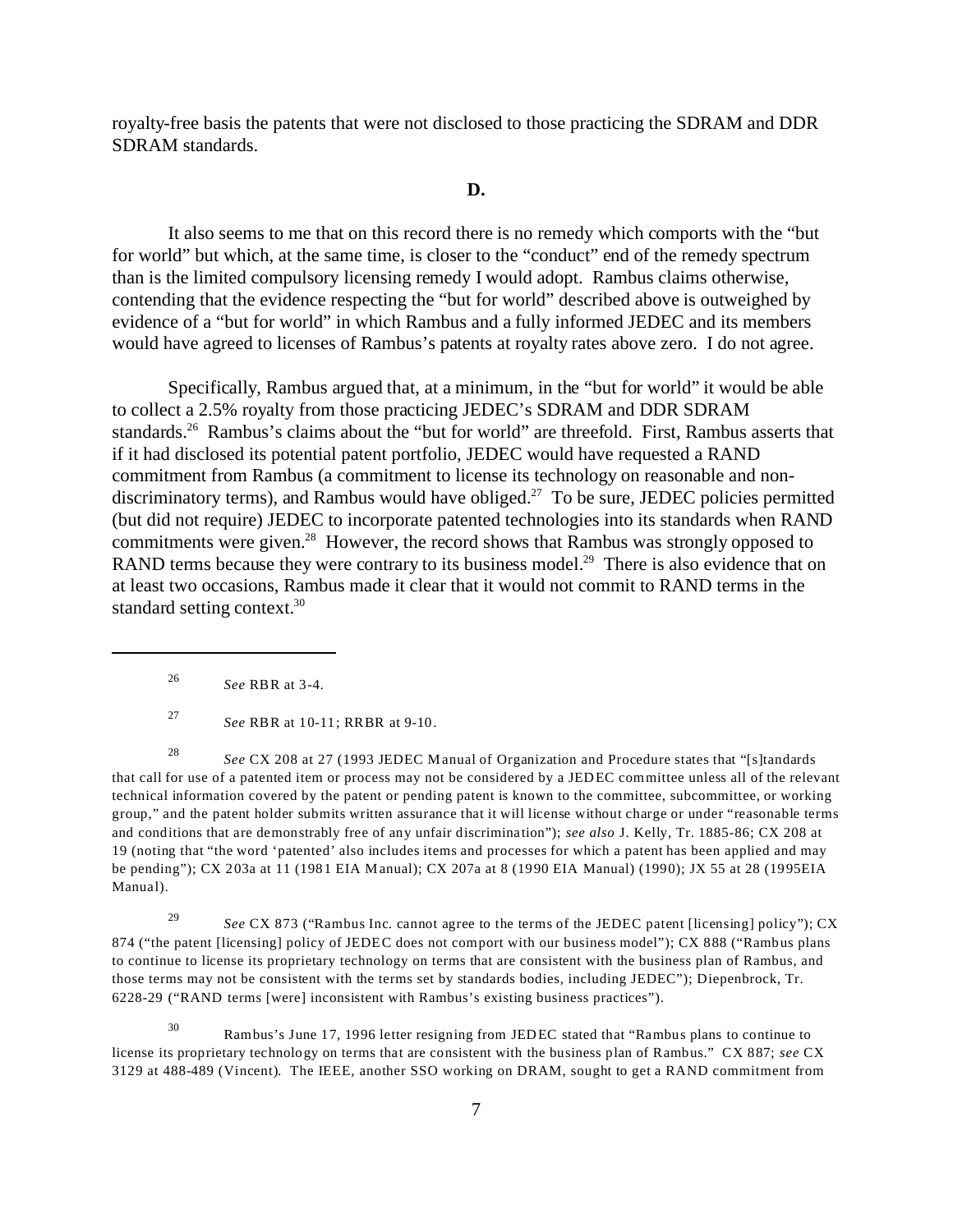Rambus urged the Commission to ignore what it said because its statements and documents do not mean what they say. It cites testimony from its expert, Dr. Teece, that Rambus had every incentive to commit to RAND terms.<sup>31</sup> However, Dr. Teece's testimony was the only evidence in the record that contradicted the position staked out in Rambus's documents and the testimony of its own executives that it would not consent to licensing on RAND terms. Rambus's counsel could not cite the testimony of a single percipient witness, nor a single document in the record, to support its position that Rambus would have offered a RAND commitment.<sup>32</sup> Thus, while it is arguable that, as a matter of logic, Rambus might have accepted something rather than nothing, it is another matter to say that is what would have happened in a "but for world" when there is no *factual evidence* to support that conclusion.

The record also shows that Rambus was willing to act contrary to its own self-interest in setting its RDRAM royalty rates; its RDRAM royalty rates were substantially above those that the industry participants like Intel felt were necessary to make RDRAM successful.<sup>33</sup> Moreover, it is not clear, even as a matter of logic, that committing to RAND terms for SDRAM and DDR

<sup>31</sup> Teece, Tr. at 10341-10351. Dr. Teece's testimony assumed that Rambus would have been desperate to be included in JEDEC's standards because Rambus would have been left with nothing if they were left out of those standards. Yet at the time those standards were adopted, it was not clear that they would be the marketplace standards. Thus in the "but for world" Rambus would not have been desperate to be included in JEDEC's standards. *See, e.g.*, Macri, Tr. 4620-21 (discussing CX1315, he states, "[U]sually in the DRAM world, there is only one choice. You know, it's not a matter of what; it's a matter of when. So, users, they can plan their transition based on their own -- you know, their own internal decision-making process, plan their transition to meet their own business needs. The suppliers, they know making the investment up front is going to be realized, because they know the users will eventually move over. It may not all be at once, but over a period of time, they can count on the market slowly building up. In this particular case [when both DDR SDRAM and RDRAM could have become the dominant standard], there were two choices, and it was very unclear which way the world would go.")

<sup>32</sup> *See* Oral Argument before the Commission on the Issue of Remedy (Nov. 15, 2006), at 60-61. The assertion was made that Dr. Teece's testimony about Rambus's incentives to agree to RAND terms in the "but for world" was uncontroverted. *See id* at 59-61. *But see* McAfee, Tr. 11311 ("In my understanding of Rambus's business strategy -- and I should say the business strategy that one uses in the 'but for world' should mimic the business strategy one sees in the actual world, and so the actual business strategy would be the relevant strategy -- I see not a certainty but a significant likelihood that Rambus would refuse to issue a RAND letter. In fact, I think more likely than not they may refuse to issue a RAND letter, based on their business strategy.").

<sup>33</sup> *See* CX 952 (Rambus executive Geoff Tate reported in an email that "they [Intel] want us to have license deals that reward time to market, etc (old request) AND have long term reduction of royalty based on volume going to less than ½% [0.5%] for rdrams (at this point i choked/gasped)").

Rambus for its RamLink and SyncLink standards. *See* CX 487 (letter from an IEEE standards committee asking Rambus whether a proposed standard infringed on any of Rambus's patents and if so whether Rambus was willing to commit to RAND licensing terms.). In noting that it was not a member of the IEEE, Rambus refused to make a RAND commitment. *See* CX 855 (Rambus's letter responding that it will "continue to license its technology in accordance with [Rambus's] existing business practices."); CX 853 (a draft of Rambus's response made its position on RAND even clearer, "Rambus will not, however, issue the letter of assurance that you have requested regarding a non-discriminatory license. Indeed, Rambus is offering no such license. Rambus reserves all rights to enforce its intellectual property on whatever terms Rambus decides."); *see also* CX 490; CX 869.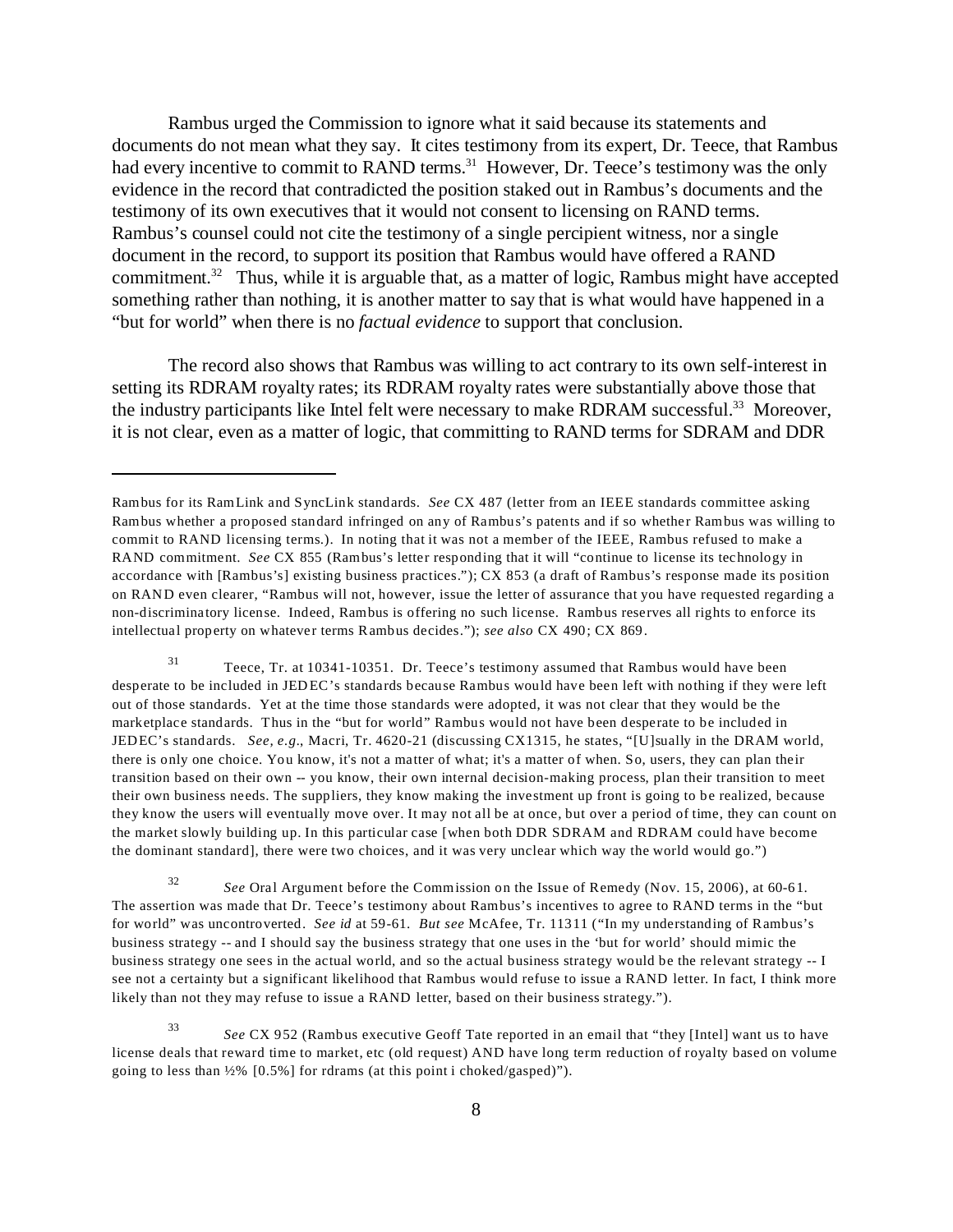SDRAM would necessarily have been in Rambus's self-interest. The record shows that Rambus considered RDRAM to be its flagship technology.<sup>34</sup> A RAND commitment in return for the incorporation of Rambus's technology into JEDEC's standards would have been counter to Rambus's economic interest because it would have facilitated the acceptance of SDRAM and DDR SDRAM, rather than RDRAM, as the dominant industry standard.<sup>35</sup>

Second, Rambus contends that in the "but for world" it would have been able to negotiate royalties that would "compensate it for the incremental value of its patented inventions over the alternatives."<sup>36</sup> However, there is no evidence that JEDEC or its members had ever negotiated a royalty rate based on a patented technology's "incremental value" *ex ante* in return for incorporating a patented technology into its standards. Nor is there evidence that JEDEC or its members even had the expertise to do that.

Beyond that, the evidence relied on by Rambus to support this argument was shown to be unreliable and without foundation. Rambus's expert, Dr. Rapp, presented a cost-benefit analysis that purported to show that Rambus's patented technologies had "incremental value" as compared with alternative technologies.<sup>37</sup> Rambus used that to argue that it should be compensated for that "incremental value." However, Dr. Rapp's testimony was rooted in the opinion of Rambus's cost expert, Mr. Geilhufe. Mr. Geilhufe's cost estimates were largely without foundation – he admitted that in formulating those estimates he failed to review JEDEC records, interview JEDEC members or review cost information from DRAM manufacturers.<sup>38</sup> He also admitted that he had no identifiable methodology, much less one with general acceptance among DRAM developers and manufacturers, and that there was no way to test his conclusions.<sup>39</sup> Thus, it appears that his testimony did not measure up to the standards for expert testimony

<sup>34</sup> *See* CX 533 at 9-10; CX 535 at 1, 4-5; CX 543a at 11-12, 16; Farmwald, Tr. 8204-8205.

<sup>35</sup> The majority reasons that since the adoption of SDRAM and DDR SDRAM standards was inevitable, RDRAM would not have been disadvantaged if Rambus made a RAND commitment to license its SDRAM and DDR SDRAM technology at royalties limited to the "value added" of those technologies. *See* Majority Opinion at 14. But the record shows that is not how Rambus felt. Rambus expressly rejected a RAND commitment because it "does not comport with our business model." *See* sources cited *supra* note 30. That is not surprising. However "inevitable" the adoption of the SDRAM standards was, there is nothing in the record to support a hypothesis that it was inevitable that those standards, instead of RDRAM, would be the dominant standards. Had Rambus offered a low royalty rate for its SDRAM and DDR SDRAM technologies, it not only would have been competing against itself (*i.e.*, against its higher RDRAM royalty rates) but it would have insured that the SDRAM standards, instead of RDRAM, would become the dominant standard.

<sup>36</sup> RBR at 10.

<sup>37</sup> Rapp, Tr. 9815-9827.

<sup>38</sup> Geilhufe, Tr. at 9617-23.

<sup>39</sup> Geilhufe, Tr. at 9622, 9665-9666.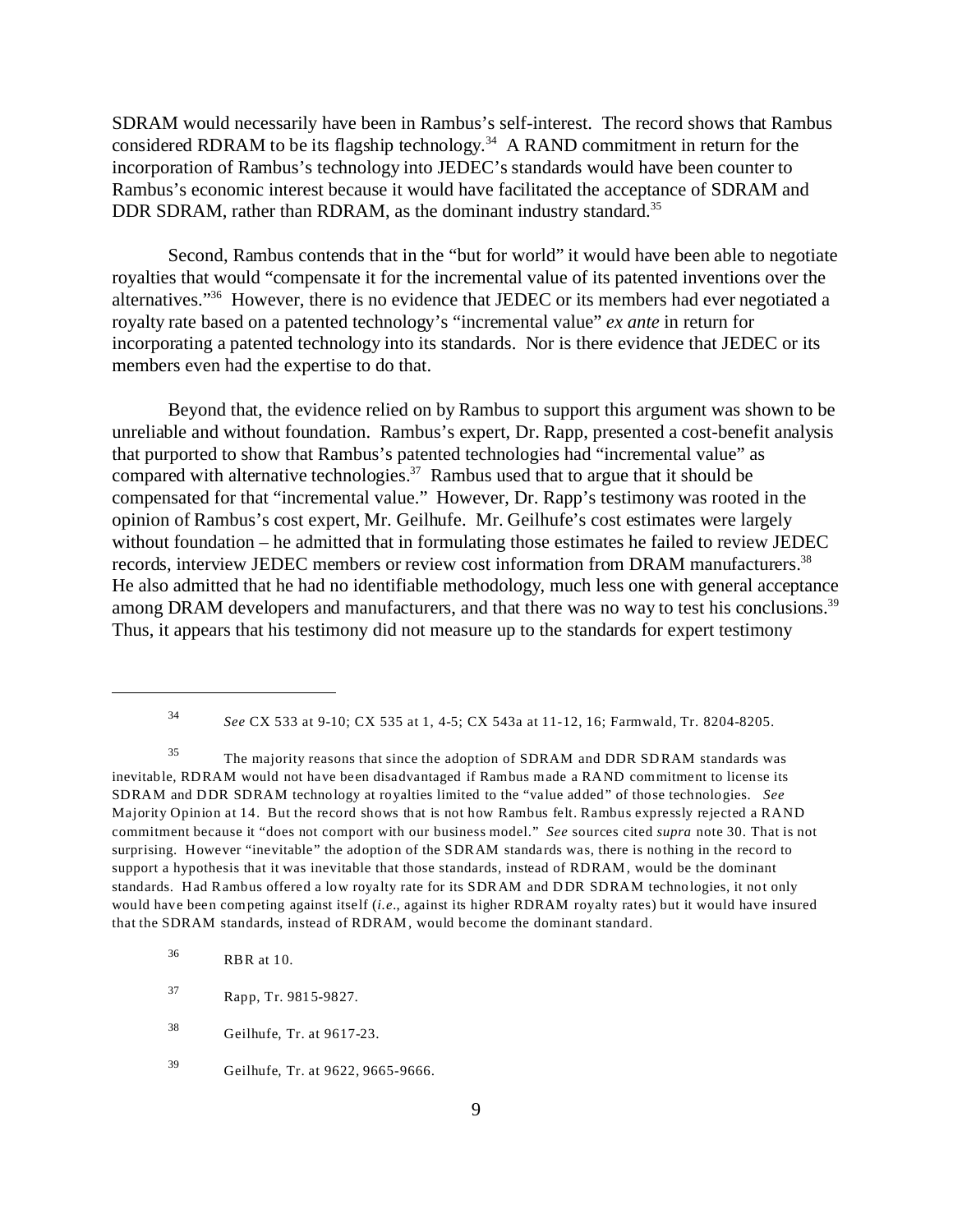described by the Supreme Court in *Kumho Tire Co. v. Carmichael*.<sup>40</sup> Rambus's reliance on a flawed cost-benefit analysis is juxtaposed against Complaint Counsel's "but for world" that is supported by contemporaneous documents and testimony and buttressed by the testimony of their experts.

Mention is made that Complaint Counsel did not submit a cost-benefit analysis of their own. Insofar as that is considered to undercut Complaint Counsel's challenge to Rambus's position that it would have been compensated for the "incremental value" of its technology in the "but for" world, the contention fundamentally misconceives of the way that a fact is proved at trial. One way to prove what would have happened in the "but for world" is by the submission of direct evidence. However, there is no such direct evidence of what would have happened had Rambus fully informed JEDEC and its members of its patent and patent applications because Rambus did not do so. Hence, the "but for world" must of necessity be proved by circumstantial evidence.<sup>41</sup>

One kind of circumstantial evidence is an after-the-fact cost-benefit analysis by an expert witness. However, it is only one kind. Complaint Counsel were not obligated to submit the same kind of circumstantial evidence, and that is especially true here. Rambus having failed to show that JEDEC would (or could) conduct an *ex ante* cost-benefit analysis and Complaint Counsel having impeached the after-the-fact analysis submitted by Rambus, there was no need for Complaint Counsel to submit a dueling cost-benefit analysis. Complaint Counsel could submit the other forms of circumstantial evidence that they  $did - i.e.$ , evidence of the contemporaneous views and actions of JEDEC and its members vis-a-vis patented technologies and of Rambus's antipathy toward a RAND commitment – in order to prove the ultimate fact regarding what would have happened in the "but for world." In short, there is no basis in the record for concluding that JEDEC would have embraced Rambus's technology in any event.

Third, Rambus argues that the best record evidence of the royalty rate that it would have charged after an *ex ante* negotiation with JEDEC members is the 2.5% royalty rate for "other DRAM" in its 1995 RDRAM license agreement with Hyundai.<sup>42</sup> However, the Hyundai agreement was predominantly a *RDRAM* license agreement and the record provides little context for the negotiation of that clause.<sup>43</sup> For example, as the majority opinion points out, the  $2.5\%$ figure may have been inflated as a result of trade-offs with other aspects of the license.<sup>44</sup> There is

<sup>41</sup> *See* In re Citric Acid Litig., 191 F.3d 1090, 1093 (9th Cir. 1999).

<sup>42</sup> RBR at 17-18; RRBR at 13. Rambus asserts elsewhere that any attempt by JEDEC members to fix *ex ante* royalty rates collectively would have been in violation of the antitrust laws. *See* RBR at 23-25.

<sup>43</sup> *See* CX 782; CX 711 at 61-63.

<sup>40</sup> 526 U.S. 137, 149-150 (1999).

<sup>44</sup> *See* Majority Opinion at note 139.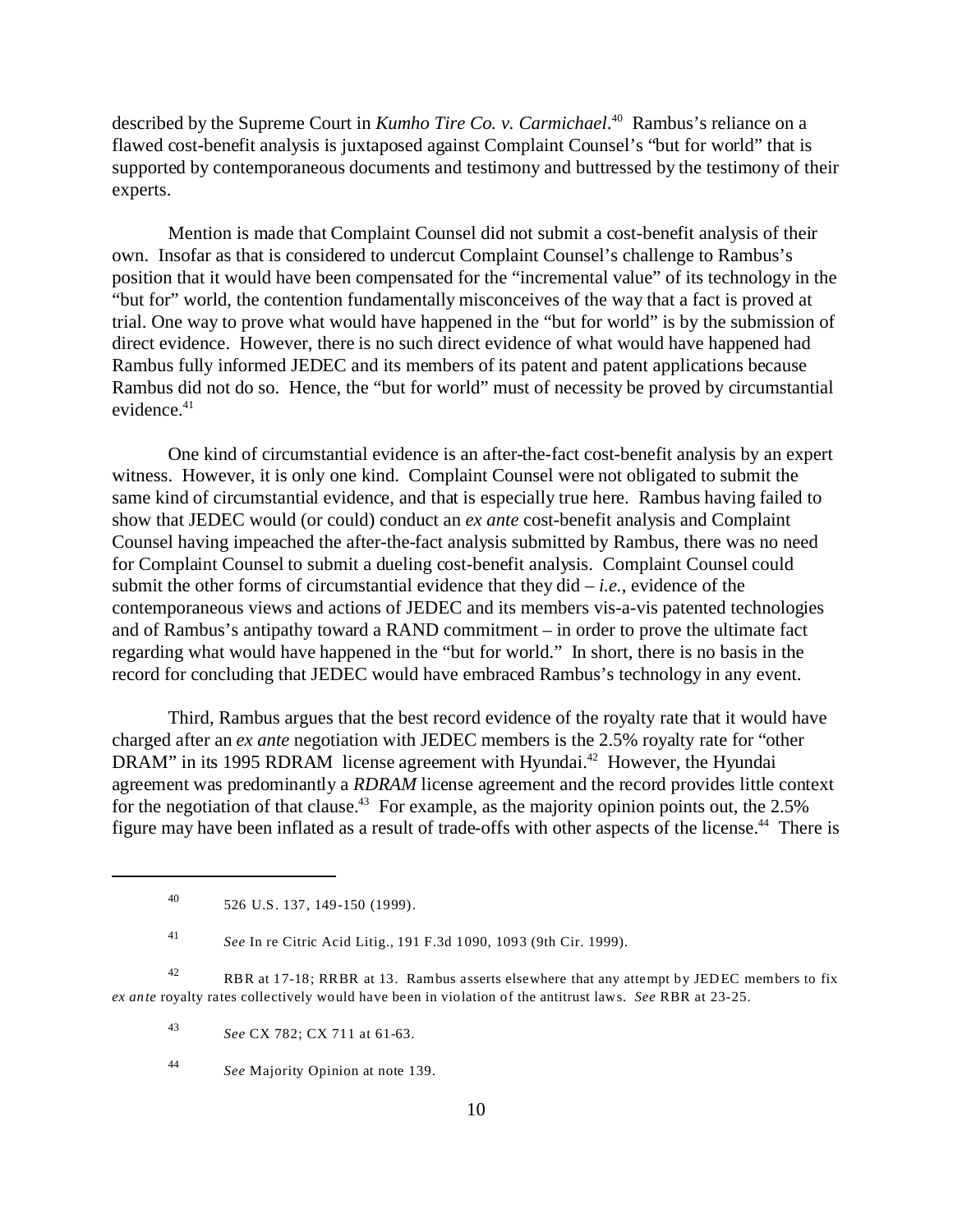also evidence in the record that this provision was nothing more than "insurance" against what Hyundai considered improbable claims by Rambus based on other unknown patents.<sup>45</sup> Finally, the "other DRAM" clause was unique to the Hyundai agreement, and it was not retained by Hyundai when it renegotiated its license with Rambus.

#### **E.**

Nor can I subscribe to the royalties above zero that are ordered in the majority's mandatory licensing decree. Specifically, the decree would order Rambus to license its SDRAM technologies to DRAM manufacturers at a royalty rate of .25% and to license its DDR SDRAM technologies to those manufacturers at a royalty rate of .50% for three years, after which the royalty rates would drop to zero; the decree's mandatory rates for controller manufacturers and others would be 2x those rates. <sup>46</sup> Those royalty rates represent an *80%* discount for DDR SDRAM and an *90%* discount for SDRAM from the rates proposed by Rambus. Those above zero royalty rates are arguably a more "conduct-like" remedy than the limited zero based royalties I favor (at least for three years). However, I am mindful of the Supreme Court's admonition that "each case arising under the Sherman Act must be determined upon the particular facts disclosed by the record."<sup>47</sup> I am also mindful of Rambus's admonition that the Commission should not involve itself in speculative price administration.<sup>48</sup> The decree's above zero royalty rates, and the underlying premise that in the "but for world" Rambus would have agreed to them *ex ante*, seem to me to be contrary to the record as it relates to Rambus's positions and conduct.

First, the decree's royalty rates above zero assume that Rambus would have agreed *ex ante* (*i.e.*, in 1996 and 2000 respectively when Rambus technology was incorporated into JEDEC's SDRAM and DDR SDRAM standards) to RAND terms. As discussed above, Dr. Teece, who was not a percipient witness, is the sole support in the record for this assumption; the record established that Rambus insisted both privately and publicly it would not commit to RAND terms; and Dr. Teece's opinion that, notwithstanding those repeated declarations, Rambus

<sup>45</sup> *See* CX1599 ("Semiconductor Technology License Agreement between Hyundai Electronics Industries Co., Ltd. and Rambus, Inc." dated December 1995); CX2107 at 84-85, 91-96, 99-102 (Oh FTC Dep.) (*in camera)*.

<sup>&</sup>lt;sup>46</sup> The royalty rates for controllers and devices other than DRAMs are extrapolated from royalties that Rambus negotiated with DRAM manufacturers if and to the extent that those manfacturers also made controllers or other downstream devices. There is no basis in the record for determining royalty rates for independent manufacturers of controllers or other downstream devices.

<sup>47</sup> Maple Flooring Mfg. Ass'n v. United States, 268 U.S. 563, 579 (1925); *see also* Eastman Kodak Co. v. Image Technical Servs., Inc., 504 U.S. 451, 467 (1992)

<sup>48</sup> *See* RBR at 15, (citing Judge (now Justice) Breyer's decision in Town of Concord, Mass. v. Boston Edison Co., 915 F.2d 17, 25 (1st Cir. 1990) and United States v. Addystone Pipe & Steel Co., 85 F. 271, 283-84 (6th Cir. 1898).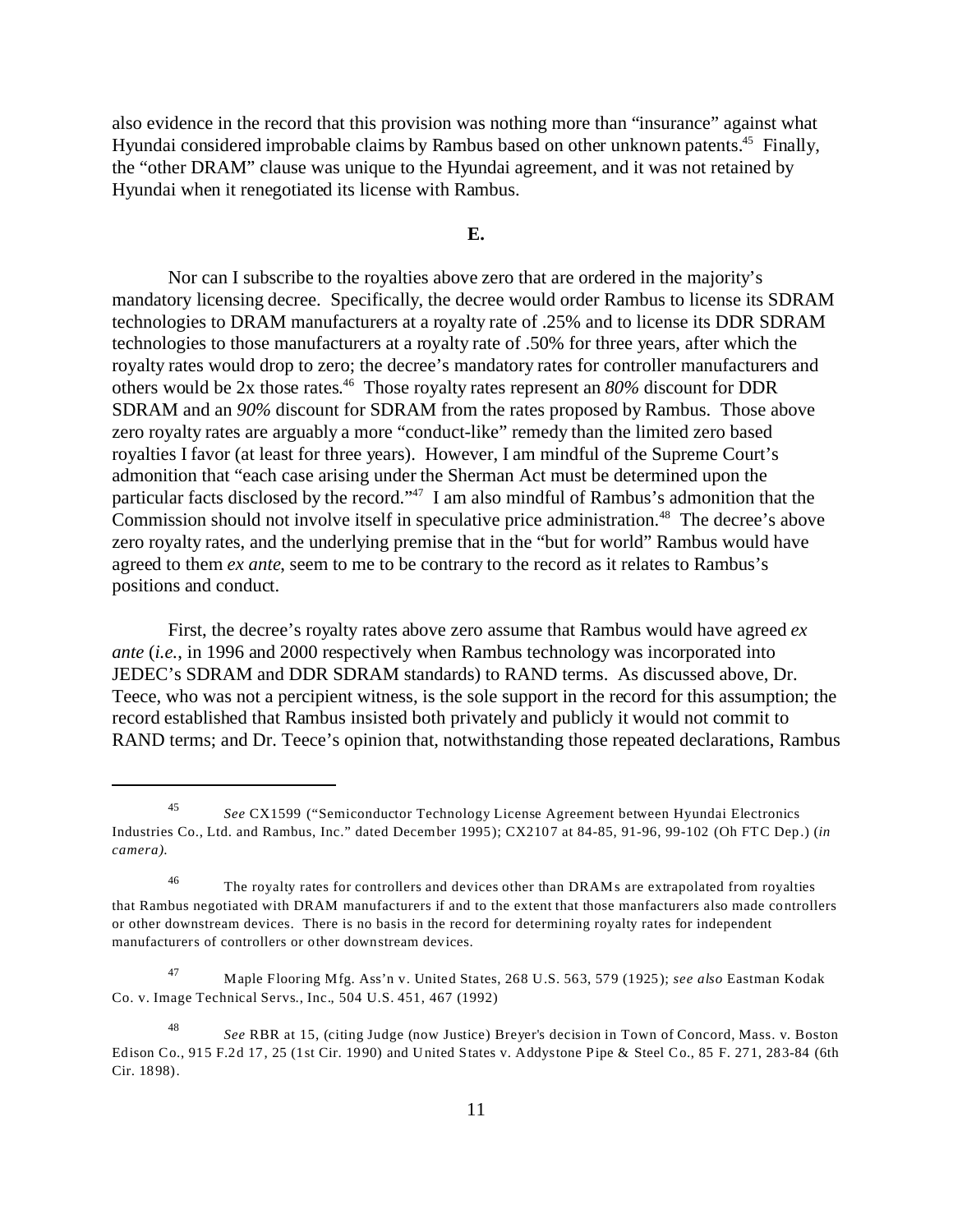would not have acted contrary to its self-interest, is contrary to its RDRAM pricing conduct.<sup>49</sup> Rambus's fundamental goal was to make RDRAM the industry standard. A RAND commitment to JEDEC would have made it even more difficult for Rambus to get the industry to adopt its competing product – RDRAM – as the marketplace standard.<sup>50</sup>

Second, the decree's above zero royalty rates use RDRAM royalty rates as the starting point for calculating *ex ante* "reasonable" royalty rates for SDRAM and DDR SDRAM.<sup>51</sup> However, Rambus has repeatedly asserted that RDRAM rates are not appropriate benchmarks to use in calculating SDRAM or DDR SDRAM royalty rates<sup>52</sup> because, *inter alia*, the RDRAM rates Rambus negotiated were lower than they would have been had it not been necessary to "jump-start" demand for this new technology in order to make a market for it.<sup>53</sup> This contention is supported by the record, which shows that Rambus's initial RDRAM royalty rates started out at 1% in 1991 and rose to 2.5% after RDRAM appeared to gain traction in the market due to Intel's endorsement of RDRAM in late 1995.<sup>54</sup> Nor has Complaint Counsel asserted that RDRAM rates are appropriate benchmarks for calculating SDRAM or DDR SDRAM rates. Thus, the use of RDRAM rates as the starting point for calculating SDRAM and DDR SDRAM rates in the "but for world" is not supported by either party.

Third, the decree's royalty rates above zero assume that Rambus would have been willing to agree to *discount* its *lowest* initial RDRAM royalty rate by more than 50% to 75% in calculating "reasonable" SDRAM and DDR SDRAM royalty rates. More specifically, the lowest initial RDRAM royalty rate given to a DRAM manufacturer was 1% and that was given to NEC

<sup>50</sup> *See* discussion *supra* pp. 8-9.

<sup>51</sup> This assumption is based on a Samsung licensing agreement, which is just one of many different RDRAM licensing agreements in the record.

<sup>52</sup> RBR at 21-22; RRBR at 15.

<sup>53</sup> *See* RX 1532 at 1 (Intel timeline "December '95: chose RDRAM as the direction we [Intel] would pursue."); Hampel, Tr. 8677-78 (Rambus saw an increase in customer interest after Intel endorsed RDRAM: "There were more customers interested. We did increase kind of the workload . . . to support the effort"); Appleton, Tr. 6345 ("once Intel endorsed [] RDRAM, then the probabilities of customers in the marketplace actually using it increased quite a bit, and as a result, we also then believed that some customers would use RDRAM and that we needed to then engage to negotiate for a license." ); CX 2107 at 117 (Oh FTC Dep.) (*in camera)*.

<sup>54</sup> *See* RX 538 at 22 (In 1991, NEC was one of the first to license RDRAM. Its agreement with Rambus provided for a 1% rate); CX 1592 at 23 (In November 1994, Samsung licensed RDRAM. Its agreement with Rambus provided for an initial 2% royalty rate on the first ten million units); CX1600 at 12 (In December 1995, Hyundai signed its RDRAM licensing agreement with Rambus. Hyundai agreed to pay an initial 2.5% royalty on sales made between 1995 and 2000); CX 1609 at 11 (In February 1997, Mitsubishi licensed RDRAM from Rambus. That agreement provided for an initial 2.5% royalty until 2000); CX 1617at 11-12 (Siemens/Infineon signed a RDRAM licensing agreement with Rambus in July 1997. That agreement provided for an initial 2.5% royalty rate.).

<sup>49</sup> *See* Oral Argument before the Commission on the Issue of Remedy (Nov. 15, 2006), at 60-61; *supra* notes 29-31, 33 and accompanying text.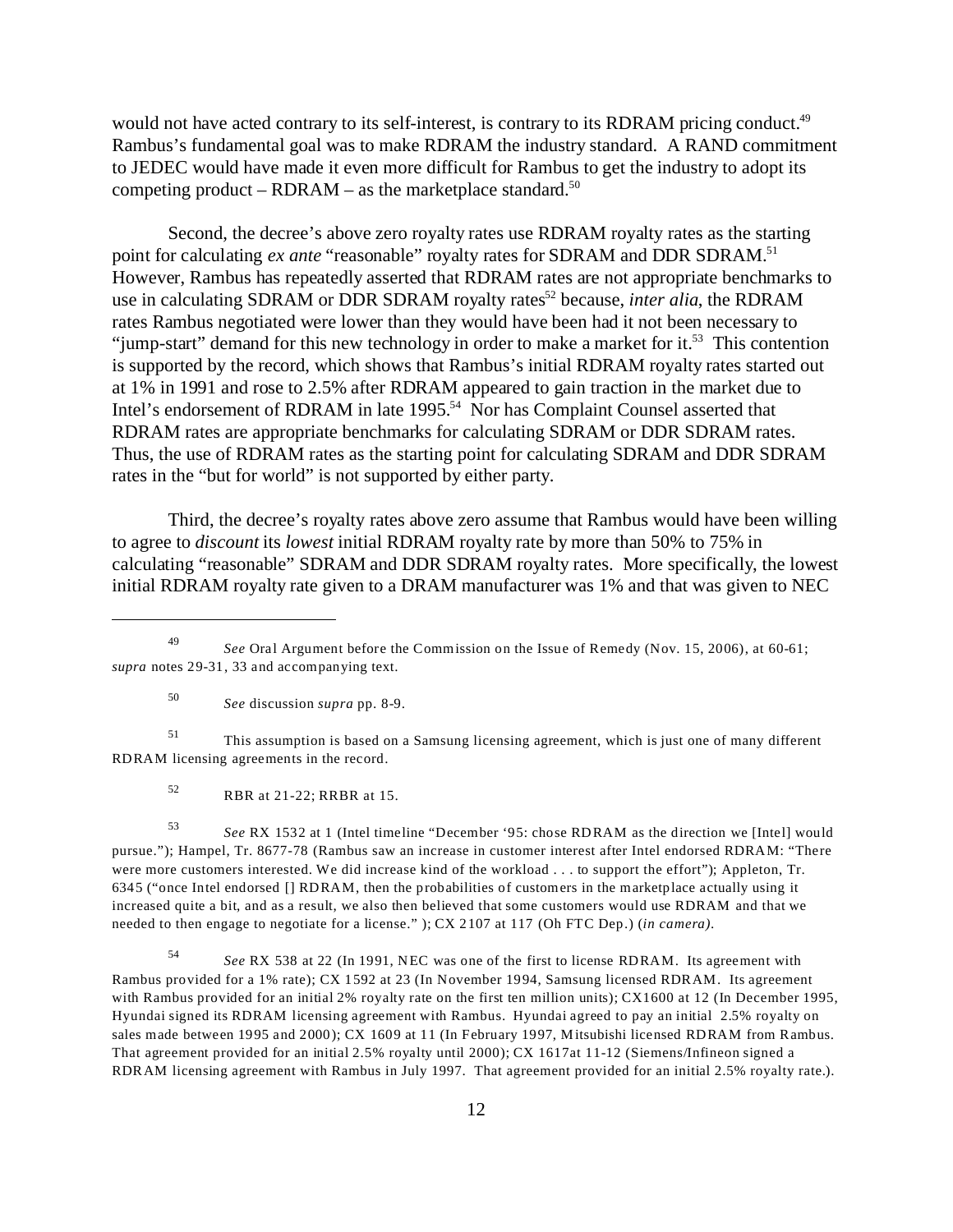alone.<sup>55</sup> The decree's "but for world" royalty rates are .25% for SDRAM manufacturers and .50% for DDR SDRAM manufacturers (or 25% and 50% of NEC's RDRAM royalty rates). Moreover, NEC (and all other RDRAM licensees) were obliged to pay substantial up-front fees in addition to the royalty rate.<sup>56</sup> After accounting for those up-front fees, the decree's royalty rates assume that Rambus would have been willing to agree to discount its lowest initial RDRAM royalty rate by *more* than 50%-75% in calculating a "reasonable" royalty rate for JEDEC's principal stakeholders.<sup>57</sup> As previously discussed, the record shows that Rambus considered RDRAM to be its flagship technology. There is nothing in the record to suggest that Rambus would have been willing to make RDRAM less desirable by giving such better licensing terms to those practicing competitive standards such as SDRAM and DDR SDRAM.<sup>58</sup>

Fourth, the decree's above zero royalty rates assume that, as part of its RAND commitment, Rambus would have agreed not to discriminate against any JEDEC stakeholder in calculating "reasonable" SDRAM and DDR SDRAM royalty rates. The assumption that Rambus would charge all JEDEC stakeholders the same royalty rate is contradicted by the record as it respects Rambus's RDRAM licensing practice. As previously noted, it shows that Rambus's RDRAM license agreements contained initial royalty rates ranging between 1 and  $2.5\%$ .<sup>59</sup>

Finally, I am not convinced that a royalty rate above zero is more desirable on policy grounds. I take seriously the majority's concerns that a zero-based royalty might stifle innovation and/or participation in SSOs. However, the existence of complete and accurate information in

<sup>57</sup> *See* CX 960 (Rambus executive Geoff Tate stated in an email that "i advised clearly that if a chip co wants to license all of our present and future patents for use for any infringing dram, then the only acceptable deal is the royalty on infringing drams must be greater than the royalty on rambus drams.").

<sup>58</sup> It is argued that these discounted royalty rates reflect the fact that SDRAM and DDR SDRAM demand has matured and products using those technologies are being manufactured in volume. However, there is no evidence that Rambus would have agreed *ex ante* to such deeply discounted royalty rates based on *current demand* (which was hypothetical in 1996 and 2000).

<sup>55</sup> *See* sources cited *supra* note 54.

<sup>56</sup> *See* RX 538 at 21 (1991 NEC RDRAM license agreement included a \$2 million up-front license fee in addition to royalties on sales); CX 1592 at 21 (1994 Samsung RDRAM license agreement included a \$3 million up-front license fee); CX 1600 at 11-12 (1995 Hyundai RDRAM license agreement included a \$2 million upfront license fee and \$1.5 million "Design Fee."); CX 1609 at 10 (1997 Mitsubishi RDRAM licenses agreement included a \$2 million up-front license fee and a \$3.5 million "Direct Rambus DRAM Engineering Fee."); CX 1617 at 11 (1997 Siemens/Infineon RDRAM licenses agreement included a \$5.5 million up-front license fee and a \$4 million "Engineering Fee.").

<sup>59</sup> *See* sources cited *supra* note 54. Rambus asserts elsewhere that any attempt by JEDEC members to fix *ex ante* royalty rates collectively would have been in violation of the antitrust laws. *See* RBR at 23-25.